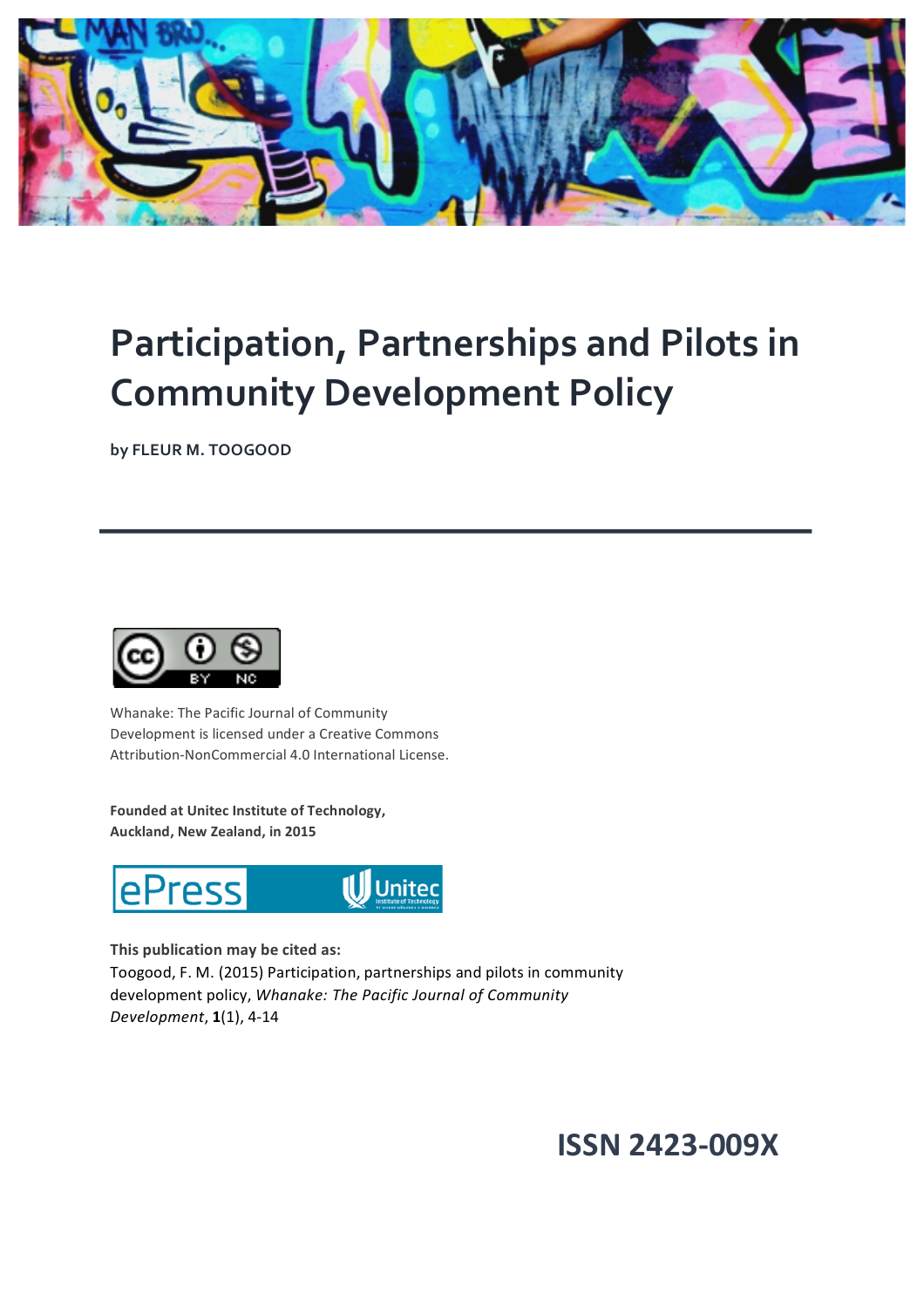

## **Article**

# **Participation, Partnerships and Pilots in Community Development Policy**

**by FLEUR M. TOOGOOD**

#### **ABSTRACT**

This paper critically examines the current New Zealand government's policy of promoting local participation and 'partnerships' in community development and the provision of social services with particular consideration of three pilot programmes: 'Community-led Development' (Department of Internal Affairs); 'Social Sector Trials' and 'Make it *Happen Te Hiku'* (Ministry of Social Development). A review of New Zealand and international literature reveals that further research into the *implications* of this policy direction is required around the position of power in local *leadership;* the roles and relationships between local government and local service providers (both government and non-government); and public private partnerships in community development and social service provision. This paper asks how and why central government is directing 'community-led' development and questions government's *commitment to building of capacity at a local level, a fundamental requirement of participative models. It also questions* the focus on communities defined by place and considers implications of this policy direction for communities  $of$  interest and association.

#### **INTRODUCTION**

Using a social justice approach and with particular consideration of the effects of the uniquely New Zealand context, this paper considers the New Zealand government's current policy of promoting local participation and partnerships in community development and in the provision of social services. This policy direction has been trialled by government in three pilot programmes: 'Community-led Development' (Department of Internal Affairs); 'Social Sector Trials' and 'Make it Happen Te Hiku' (Ministry of Social Development). Analysis of these programmes raises a number of questions for consideration. While the rhetoric promotes local autonomy, where does the power really reside? What provision has been made for raising the capacity at the local level? With a focus on place based communities, what impacts may this have on communities of association?

In his maiden speech from the throne in 2008, Prime Minister John Key outlined his neoliberal approach:

in pursuing [the] goal of economic growth my government (sic) will be guided by the principle of individual freedom and a belief in the capacity and right of individuals to shape and improve their own lives... my government (sic) will not seek to involve itself in decisions that are best made by New Zealanders within their own homes and their own communities (Key, 2008).

While the latter part of this quote may have been intended as an allusion to the out-going Clark government, and the rhetoric of the 'Nanny State', it set the scene for his approach, which in many ways though more liberal in focus, represents a continuation of the Third Way politics of the previous government, as defined by Giddens (1998). Key went on to position the role of civil society in the provision of social services:

> in all areas of social policy, my government will establish new relationships with the nongovernment and voluntary groups that are so important to the functioning of a healthy society.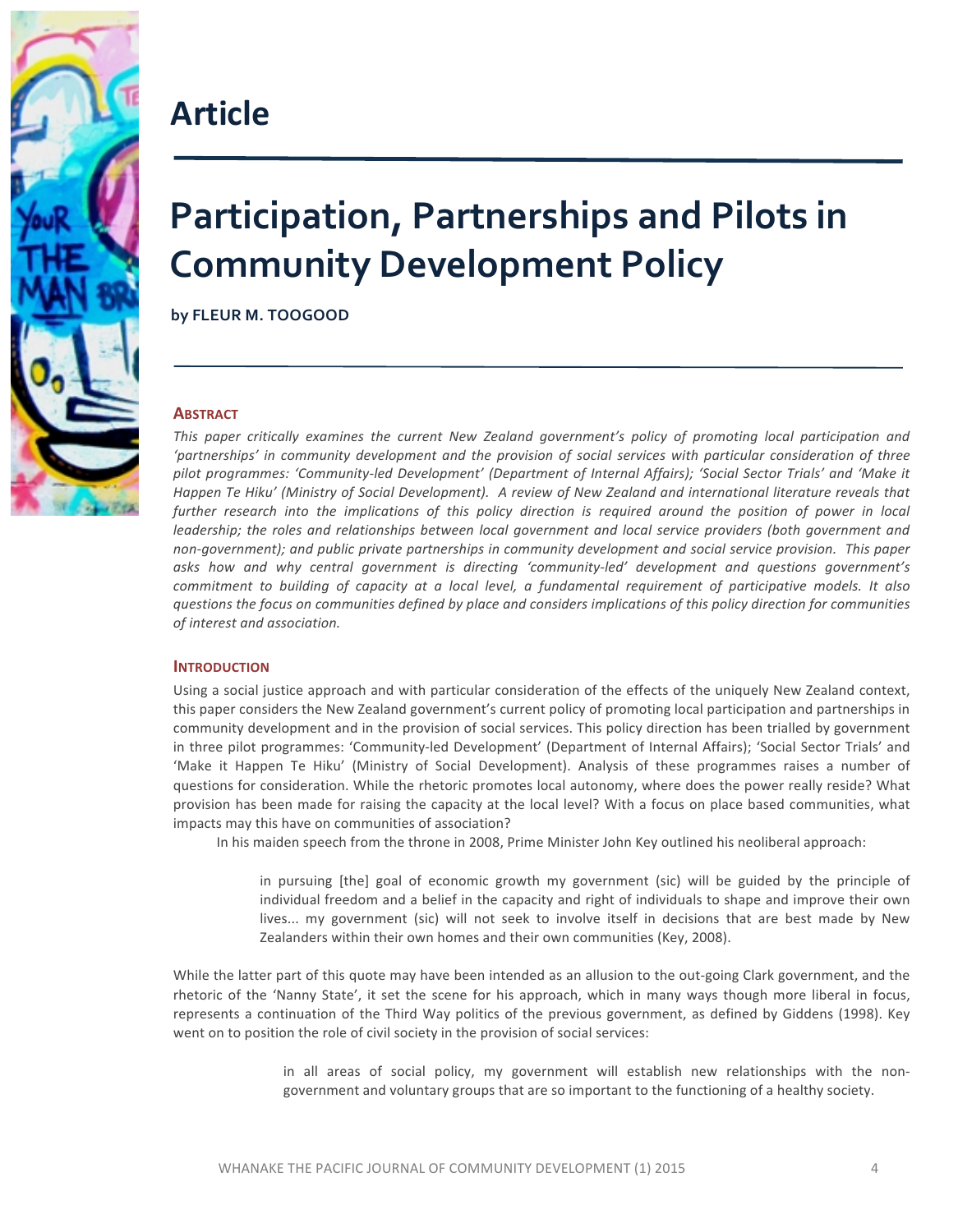

By working more closely with these groups and turbo-charging their efforts, my government will tap into the resources, ideas and collective goodwill of New Zealand communities (Key, 2008).

Interestingly, with no general statement about social services in the two subsequent speeches from the throne, the role of community activity did not receive any attention (Key, 2011, 2014). However the Social Sector Trials, coupled with the two experimental community programmes Community-led Development and Make it happen Te Hiku, demonstrate central government's policy direction of pushing the provision of community development, and ultimately social service provision, out to civil society through the promotion of the principles of participation, partnership and tapping into the capacity of communities.

This paper follows an analysis of literature, taking a social justice approach, to the consideration of 'Community-Led Development' (CLD) by providing a critique of literature relating to the definition of and academic approaches to 'community', 'development' and the practice of 'community development' with a focus on the USA, the UK and NZ. This analysis led into consideration of literature relating to CLD itself, which was shown to be a very small body of work. A further analysis of literature relating to the UK's 'Big Society' has also provided insight into areas for consideration of the participative and partnership approach for the delivery of social services and community development.

#### *COMMUNITY-LED DEVELOPMENT*

A four-year pilot programme of Community-Led Development (CLD) in New Zealand began in 2011 following a review of community funding sponsored by the then Minister for Community and Voluntary Sector, Tariana Turia (Turia, 2011). This pilot involved five communities: Whirinaki, South Hokianga; Mt Roskill, Auckland; Mangakino, Waikato; Waitangirua/Cannons Creek, Porirua; and North East Valley, Dunedin. The evaluation report published following the third year of the trial announced that the trial had ceased in Waitangirua/Cannons Creek (DIA, 2015).

In her cabinet paper seeking redirection of  $$1.5m<sup>1</sup>$  Community Organisation Grants Scheme (COGS) funding to the pilot communities, Turia (2011a) defined CLD as 'typified by broad community engagement to identify shared issues and concerns, and to generate local solutions. The underpinning philosophy is one of community empowerment, and self determination' (p. 5). The pilot project was conducted 'to enable the [Department of Internal Affairs (DIA)] to assess whether the community-led development approach achieves sustainable outcomes for communities, hapu and iwi' (DIA, 2012, p. 1).

CLD is based on a community development model developed by the Tamarak Institute in Canada and American consultant Jim Diers, known for his work on urban regeneration in Seattle (DIA, 2012), which draws on principles of local leadership, decision making and action with a focus on building capacity and using existing community assets including partnership arrangements with government agencies, non-government organisations (NGOs) and the private sector. In New Zealand CLD is championed by the NGO Inspiring Communities (Torjman and Makhoul, 2012), and while they are involved with communities throughout New Zealand, and have been involved in the training and support of DIA staff involved in the project, they do not have direct involvement with communities in the government led pilot. At the outset of the project DIA staff were trained in the principles of CLD by Diers. Using the principles of action research (action and reflection cycles) DIA staff identified and established local leadership teams in each community and supported them to: identify an established local organisation that could manage the funding provided by the department, consult widely with the local community, identify a community vision and develop a community plan, develop a funding proposal to DIA, and implement the community plan with support from local partners (DIA, 2012).

Inspiring Communities (2010) describes CLD as having seven principles which promote: a focus on community of 'place', empowerment of 'local voice', a cross sectorial approach, strength and asset-based planning, collaborative local leadership, adaptability and demonstrable progress, and 'whole systems change' (p. 4). Highlighting the learning approach of its organisation, Inspiring Communities has produced reports and books and also publishes regular newsletters about the development of its programmes from experience in communities around New Zealand (Inspiring Communities, 2010, 2012, 2014a).

Its most recent, freely-available 'think-piece' (Inspiring Communities, 2012) provided a lead in to its book, Learning by Doing, which is promoted as a tool for communities wanting to use the CLD approach (Inspiring Communities, 2014b). This think piece raises some key messages around the positioning of CLD in New Zealand, and

 $1$  In addition to the \$1.5m approved by cabinet from COGS funding a further \$0.4m was redirected from Vote Community and Voluntary Sector 2011/12 (Turia, 2011b) and "in total \$6.4m was allocated for community led development over 4 years" (DIA, 2012, p. 5).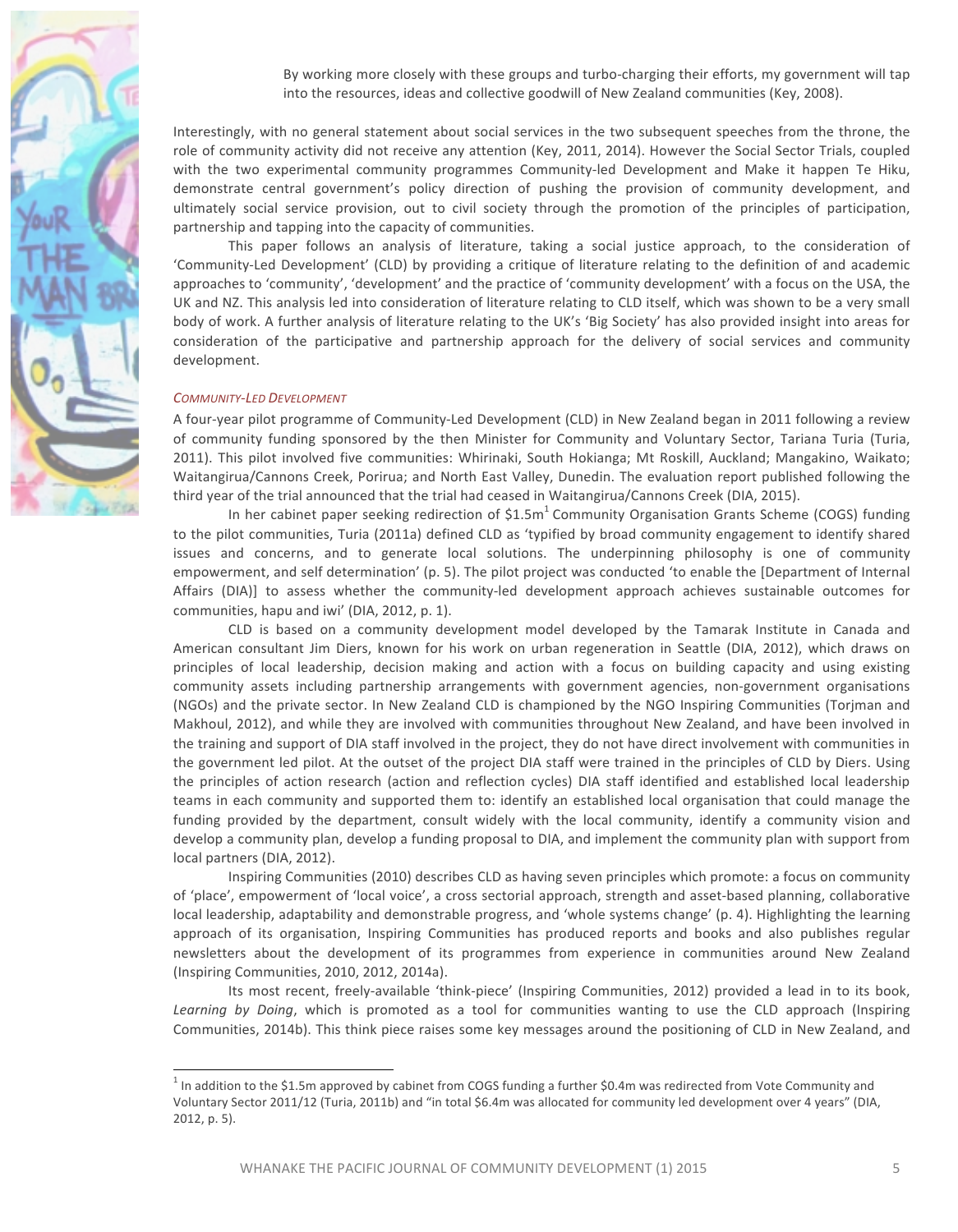

what is required for the success of the approach, including system changes and awareness of 'broader political contexts', promotion of 'active citizenship', 'staunch peak bodies', the importance of the role of local government as well as business and skilled practitioners, and a tolerance for 'messy language and framing' (p. 1).

Celebrated outputs from the government-led CLD pilot include the cleaning up and replanting of local waterways and revival of a local Māori dialect; the development of community gardens, a community centre and a community shuttle service; the enhancement of neighbourhood cohesion with street parties; repair of a local marae (tribal meeting place); development of a skate park and an integrated approach to the attraction of tourists (DIA, 2013; 2015). 'Intangible outcomes' also recorded by three communities include 'a greater sense of community, greater community cohesion...and further development of leadership within each community' (DIA, 2015, p. 27).

#### **MAKE IT HAPPEN TE HIKU**

This project followed the signing of *Kia Tutahi: The Relationship Accord between the Communities of Aotearoa New* Zealand and the Government of New Zealand (DIA, 2011a), by Far North iwi (tribes) and government agency representatives in Kaitaia in 2011. The accord promotes the principles and commitments of the Treaty of Waitangi, and its tikanga (customs/beliefs) include promotion of inclusion, self-determination, partnership, trust and respect (DIA, 2011a). The principles and process for the Make it Happen programme were similar to that of CLD, however the Ministry of Social Development (MSD) and local government agencies had a far greater role in the community consultation, visioning and planning process. The 'Project Action Group' group for the Te Hiku project was made up of 'local service provider representatives' selected by MSD (MSD, 2014a). While not explicit in the online resources available about this programme it appears that, unlike the CLD project, funding for the Te Hiku project remained with MSD and various government agencies in the region. With the consultation and visioning process complete, MSD have developed outcome based plans using the Results Based Accountability (RBA) framework which is 'developed by Mark Friedman and... is being used throughout the United States, and in countries around the world, to produce measurable change in people's lives' (Fiscal Policy Studies Institute, 2015). Each outcome is presented with a list of 'partners' to be engaged in achieving the desired result (MSD, 2014a).

#### **SOCIAL SECTOR TRIALS**

MSD is coordinating a set of trials, due for completion in June 2015, in sixteen communities across New Zealand. Initially in six communities (Levin/Horowhenua, Gore District, Tokoroa/South Waikato, Kawerau, Taumaranui, Te Kuiti/Waitomo District) the Trials were extended out to a further ten (Kaikohe, Ranui, Waikato District, Rotorua, Whakatane, Gisborne, South Taranaki District, Wairarapa, Porirua, South Dunedin) in 2013. In these communities either a locally based NGO, or a 'committed individual' (a local civil servant), is coordinating an integrated approach to the delivery of social services to youth within their community: including managing partnership contracts and frontline delivery of services for young people aged between  $13 - 18$  years (eight of these communities are trialling the approach with a broader age range). A local advisory group, made up of staff from each social service agency in the area, provides support and guidance and ensures the coordination of services. Governance of the Trials is taken up by the Joint Venture Board (JVB) which is made up of Chief Executives from the five partner agencies: Ministries of Social Development, Justice, Health, Education, and Police (MSD, 2015).

An evaluation published in May 2013 (which resulted in the extension of the trial) reported that the trial was running very well in the six start-up communities with action plans in place and positive results reported (MSD, 2013). Action plans are now in place in all sixteen communities and the MSD website reports good progress.

In their discussion of the proposed reforms under the Social Sector Trials Hughes and Smart (2012) noted that while front-line staff seemed open to the changes, some central departmental staff expressed resistance to the changed delivery model. It will be interesting to see how this concern is reported in mid-2015 when the final evaluation takes place.

#### **POPULATION AND COMMUNITY COHESION**

The size and existing cohesion of communities in which the Social Sector trials and CLD pilot run must be acknowledged in any discussion of the success of the programmes and in particular in the promotion of a roll out of the approach.

By the end of the second year of the CLD pilot the smaller rural communities Whirinaki (approx. 400 residents), Mangakino (approx. 750 residents and a number of non-resident ratepayers) and North East Valley (approx. 4500 residents) had engaged a broad representation of their communities, created a community plan and were well down the track in various community projects. By the end of the third year all three smaller communities can cite a number of tangible and intangible positive outcomes towards realising the goals in their plans for their communities.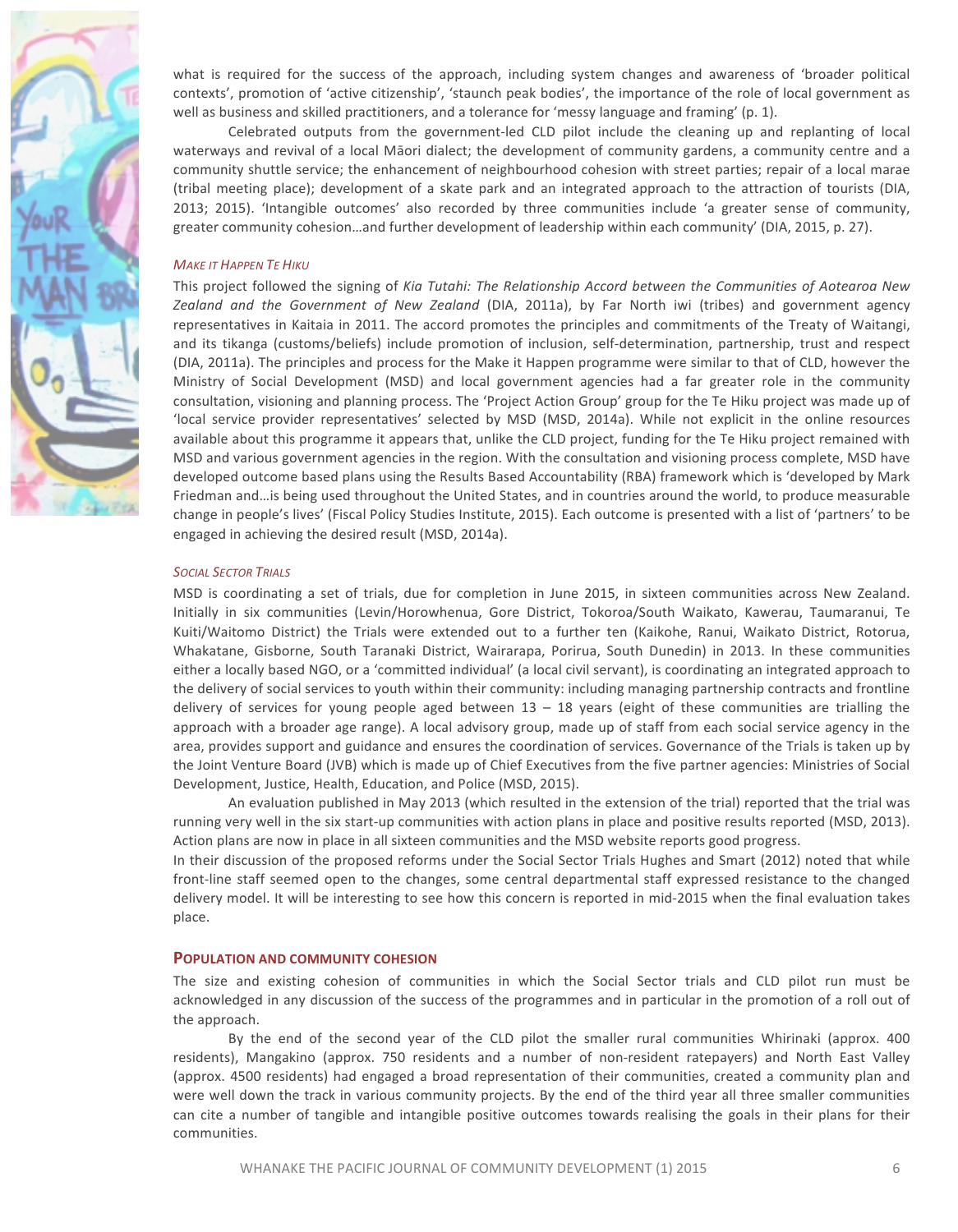

However, the three published formative reports of the implementation, and subsequent two years of the CLD pilot (DIA, 2012, 2013, 2015) tell a story of the difficulties in making progress in the two larger urban communities. Both Mt Roskill (approx. 60,000 residents) and Waitangirua/Cannons Creek (approx. 12,000 residents) were unable to meet DIA deadlines for the development of community plans in the first two years.

By the end of the third year Waitangirua/Cannons Creek had been removed from the pilot and Mt Roskill had just finalised their community plan at their first AGM (DIA, 2013, 2015). Population alone does not account for the lack of success in the Waitangirua/Cannons Creek pilot. Issues around governance and power in both of these larger communities are discussed below.

The difficulties in ensuring they held a broad community mandate were common in the two larger communities. Those involved in the Mt Roskill pilot acknowledged the challenges in keeping up the mostly volunteer steam required for broad community consultation (DIA, 2013, 2015). The year three evaluation highlights the need to provide the leadership group with skills and support to attract interest and engage with the wider community. Access to new approaches to community engagement, and learning through of the experiences of other CLD action in urban environments, may have been valuable for the Mt Roskill leadership team. For example, Diers promotes the idea of throwing community parties rather than holding meetings as the party atmosphere can create a positive environment to identify needs, find solutions and recruit participants for community projects in urban environments (Diers, personal communication 15 November, 2014). The CLD plan developed in Mt Roskill focuses on small scale projects and events to raise the profile of CLD in the community in 'a neighbourhood (or "street-by-street") approach' (DIA, 2015).

The MSD (2013) evaluation of the Social Sector Trials also warned that the successes in the six start up communities may in part be due to the existing networks and relationships between providers in small close-knit communities. It will be interesting to see how the Trials have progressed, what challenges have been faced and what lessons have been learned following the roll out to the urban areas of Gisborne, Porirua, Rotorua, Ranui (Auckland) and Dunedin South.

#### **THE POSITION OF POWER**

#### *INVESTMENT APPROACH AND PARTNERSHIPS*

The CLD pilot was born out of a review of funding for community organisations. The report *First principles review of Crown funded schemes: review and proposed approach* (DIA, 2011b) outlined the government's main driver for what was developed, over the following year, into the CLD pilot programme. That was, to develop a bulk funding model for the distribution of funds to community organisations in the hope of achieving more for less in community. It was proposed, in the 2011 report, that this could be achieved by adopting a 'community development approach to the *administration* of the Crown funds' and an 'an investment model for the *management* of the Crown funds' (emphasis added, p. 12). 'An investment model is complementary to a community development approach to funding, and offers several advantages including a focus on working collaboratively with a range of stakeholders to maximise the funding impact and use knowledge and other resources' (p. 12). That being said, as outlined above the CLD pilot has had significant government investment, and the latest CLD report confirms that 'in December 2014, it was decided that funding [will] now be available until June 2016' (DIA, 2015, p. 1).

As we have seen with changes to welfare (benefit) provision an 'investment approach' (MSD, 2014b) may be interpreted ultimately as a cut in funding. In the case of the Social Sector Trials and with the focus on the sustainability of CLD in the long run, government indicates a strong reliance on other sectors to increase their participation and funding (see for example DIA, 2011b; MSD, 2014b; DIA, 2015). 'Partnership' arrangements are to be embraced with caution according to critics. As Seddon, Billett and Clemans (2005) highlight, 'From a critical social science perspective there is much to commend the view that social partnerships are neo-liberal instruments of self-governance that assert and institutionalise an individualised political rationality while minimising the public cost of this work' (Power and Whitty, cited in Seddon et al., 2005, p. 568).

However, there is certainly value in the social capital that is created by the promotion of cross agency and cross sector collaboration in community development. In their Australian study Seddon et al. discovered that social partnerships can '[challenge] established practices and generate unconventional solutions to old problems' (p. 325). They also note that social partnerships are often 'oriented to the achievement of specific outcomes' (p. 570); such an orientation is evidenced by the output focus of the social sector trials, CLD pilot and the Te Hiku project (DIA, 2013; MSD, 2013, 2014a, 2014c).

This output focus must also balance the interests of all stakeholders. In her study of New Zealand partnerships between business and community organisations Louise Lee (2014) found that 'some community managers were sceptical of the ability of business-community partnerships to share the benefits equitably. Some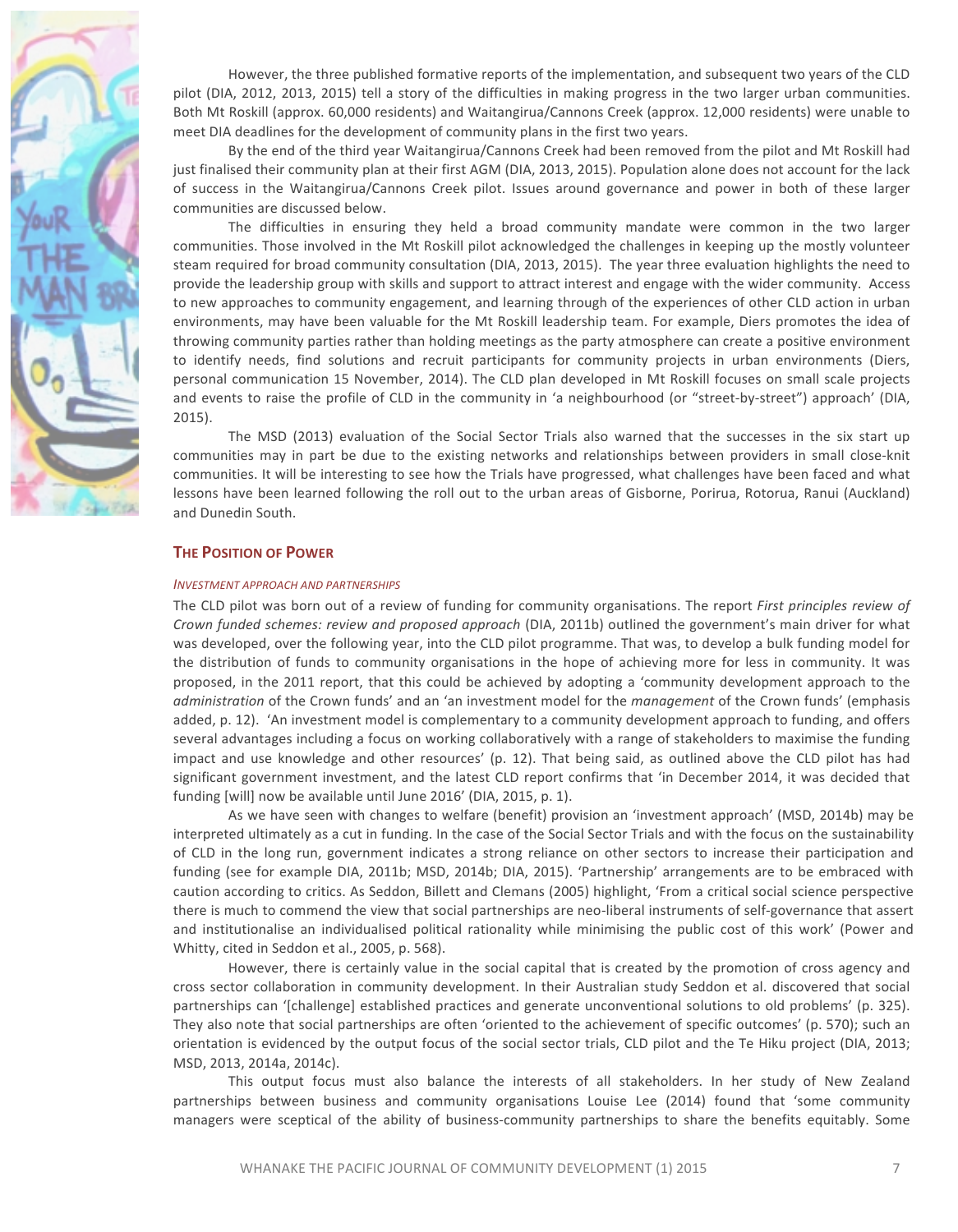

community managers raised questions as to who might be the main beneficiaries of partnership arrangements and challenged what were perceived as inconsistencies in business motives' (p. 33).

Whirinaki, Mangakino and North East Valley are considering how to ensure the sustainability of the CLD programmes to ensure action towards achievement of their community plans can continue. While Whirinaki is considering the development of a community social enterprise, Mangakino and North East Valley are focussing on developing stakeholder and partnership relations (DIA, 2015).

When partnerships and empowerment are promoted hand in hand there must be consideration and recognition of where the power ends up. Drawing on their study of the Haringey community in North London, Dillon and Fanning (2011) present a 'Lesson for the Big Society'. They found that under the previous Blair and Brown governments' New Deal for Communities programme, which was also a participatory based programme, a 'planning elite in the prosperous West of the borough' was more successful in engaging with the local authority and securing funds for development projects of their choosing than in the 'relatively deprived East', and,

> follow up research undertaken just over a decade later found for the most part disparities between the efficacy of community actors from the West and the East remained in place...the East of Haringey still contained some of the most deprived areas in Britain whose communities were still seemingly unable to effectively participate in planning debates (p. 8).

This example suggests that in the UK where under the 'Big Society' approach building development planning decisions are being given to 'communities', groups such as commercial developers may be well positioned to maximise their own interests in communities with low levels of community participation even though, it should be noted, planning decisions must be put out to local referenda (DCLG, 2014).

Individuals who are already marginalised by poverty and powerlessness will be left behind by the Big Society, where everything hangs on how much power is assumed by which groups and businesses, to do what, for whom and how (Coote, cited in Ledwith, 2011, pp. 25 - 26).

A valuable area for further research would be the nature of 'partnerships' in the New Zealand context. The English language rhetoric around the Treaty of Waitangi and the 'partnership' relationship between Māori and the Crown in the modern context, may suggest a unique understanding of the partnership arrangements for the provision of community development and social services in New Zealand.

#### *GOVERNANCE*

In all three government initiatives local level decision making, including allocation of funds, has been highlighted as a foundation principle (DIA, 2012; MSD, 2013; MSD, 2014a). However, the adoption of this principle gives rise to a number of areas for consideration around governance and financial accountability.

The 2013 evaluation of the six start up communities in the Social Sector Trials emphasises critical factors for the success of the trials. The position of power at a local level alongside the importance of high level support was a common theme and is highlighted by the connections made between front line staff and the trials' governance body:

> an on-going close and direct link between governance group (Ministers and JVB) and front line operational staff (Trial leads): regular, high quality meetings and information exchange between these two groups was seen as crucial to the operation of the Trials to date. Linked to this is the ability to escalate issues from an operational level to governance level to overcome blockages if they cannot be resolved locally (MSD, 2013, p.28).

Concerns around local service provider competition for resources are evident in the Social Sector Trials 2013 evaluation of those communities trialling the NGO driven model of local leadership. The connection with and influence of the government agency CEOs on the Joint Venture Board appears to have addressed these issues as the trial progressed (MSD, 2013). However, the question remains of how the JVB will cope with a rollout of the scheme to further communities. Or, how communities will succeed in managing these issues of local competition and conflict between service providers without the close connection and support from a central governance body available to engage in operational issues.

In the Year 3 Evaluation Report (DIA, 2015) of the CLD pilot concerns around governance were raised in all of the communities involved. In relation to the North East Valley pilot,

> it was found that the Executive, similar to the other three leadership groups, continue to struggle to understand what their role is as a governance body within the parameters of a CLD approach. Some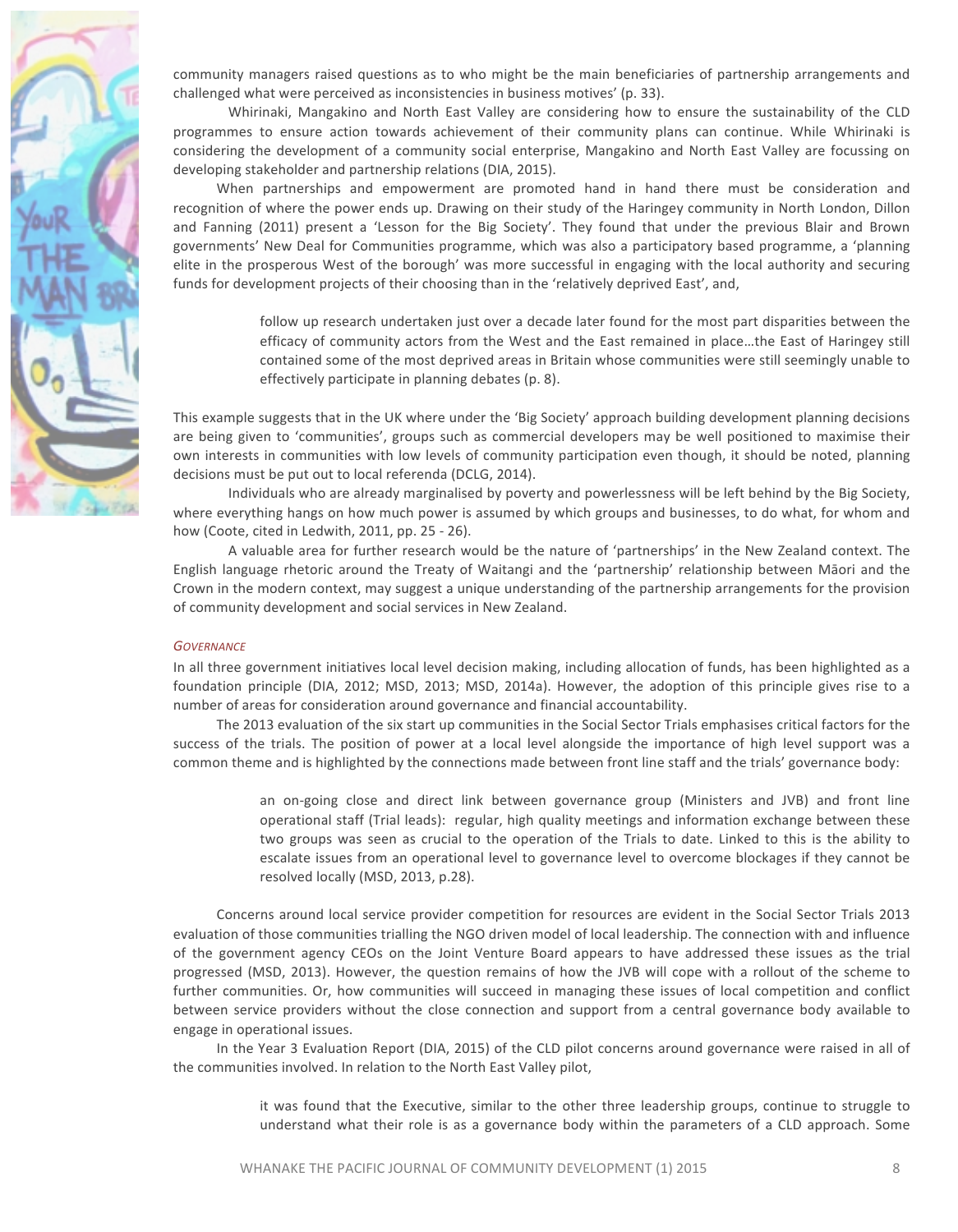

issues that have arisen are around the management of paid staff and the approval of projects and subsequent release of funds (p. 20).

Echoing the social sector trial evaluation (MSD, 2013), significant support from DIA staff was valued by the leadership groups in all of the CLD pilot communities (DIA, 2015). Though the CLD model includes local 'fund holders', financial control remains centralised in DIA, with communities required to apply for funding. Comment about frustration at the lack of understanding about the 'criteria used when making finding decisions' (p. 8) and the pace at which funding is approved suggests that bulk funding for CLD projects has not yet been handed to the CLD communities (DIA, 2015).

Concerns about the governance role of the leadership teams in the CLD pilot are explained as a consequence of lack of understanding of the roles and responsibilities of the leadership groups during the implementation phase of the pilot. DIA recommends that in order to ensure success of CLD ongoing training and development of the leadership groups is required (DIA, 2015).

The Year 2 Evaluation Report (DIA, 2013) on the CLD pilot suggested that in Waitangirua/Cannons Creek existing community leaders looked for the opportunity of government funding to address areas in which their organisations were already working. Rather than embracing the CLD processes of community decision making and empowerment, longstanding local politics and competition for resources between local organisations drove the leadership team until DIA stepped in, the majority of the leadership team stepped down, and DIA appointed a local coordinator to facilitate the engagement of the broader community (Inspiring Communities, 2014b; DIA, 2013; DIA, 2015). The year three evaluation of the pilot confirmed that the CLD approach had been abandoned in the Waitangirua/Cannons Creek community and within that community DIA is now 'beginning on developing a range of advisory services outside of CLD' (DIA, 2015, p. 3).

These trials/pilots raise a number of yet unanswered questions. In a modern democracy should an unelected group of 'community leaders' make decisions about government funding on behalf of the wider community? How does such a group show that they have a broad community mandate? Results from the Year 3 Evaluation of the CLD pilot (DIA, 2015) show that all communities struggled to ensure broad community involvement. This was especially true in the large urban communities of Mt Roskill and Waitangirua/Cannons Creek, and was also recognised as problematic in the smallest community involved in the pilot, Whirinaki (DIA, 2015). Following a social justice approach, it would seem that measures of community involvement must demonstrate representation of all sectors of a community. 

If these trials or pilot programmes are extended across the country how will governance and financial accountability be managed? As shown above, centralised and high level decision making is sometimes required to facilitate collaboration at the local level. Will a body such as JVB, or at the very least departmental advisors be available to all communities implementing programmes such as the Trials, CLD and Make it Happen?

How successful will implementation be if governance remains centralised? Unless the roll out continues at such a rate that the level of support from the JVB, or the CLD departmental project team, is maintained at the trial levels, there is a risk communities will face similar challenges to do with governance, local competition for resources and potential conflicts of interest in leadership groups as those faced in Mt Roskill and Waitangirua/Cannons Creek in the CLD pilot.

Public money, like charitable funds, must be accounted for and any extension of financial authority to local social service agencies must be managed and audited appropriately. Local governance issues are being worked through in the trial communities. As communicated by several of those involved in the CLD trials definitions of the roles, responsibilities, systems and processes need to be established, communicated and embedded prior to the decentralisation of fund allocation and any roll out of these trial programmes (DIA, 2015).

#### **THE ROLE OF LOCAL GOVERNMENT**

Peter McKinlay (2007) provides valuable insight into the role of the statutory sector in community development. Historically, in New Zealand provision of social services has been the domain of central government. The neoliberal reforms, beginning in the 1980s and continuing today, have seen an increase in partnership arrangements between state service and local providers. However, unlike in Britain, New Zealand local government had very little involvement in local social-service provision or community development. While community worker positions were created within local government structure from the 1970s, without institutional understanding or structural support for community development practice their impact was restricted (Rennie, personal communication, 29 September 2014). 

In 2001 the Minister for Local Government Sandra Lee introduced the Local Government bill at the first reading: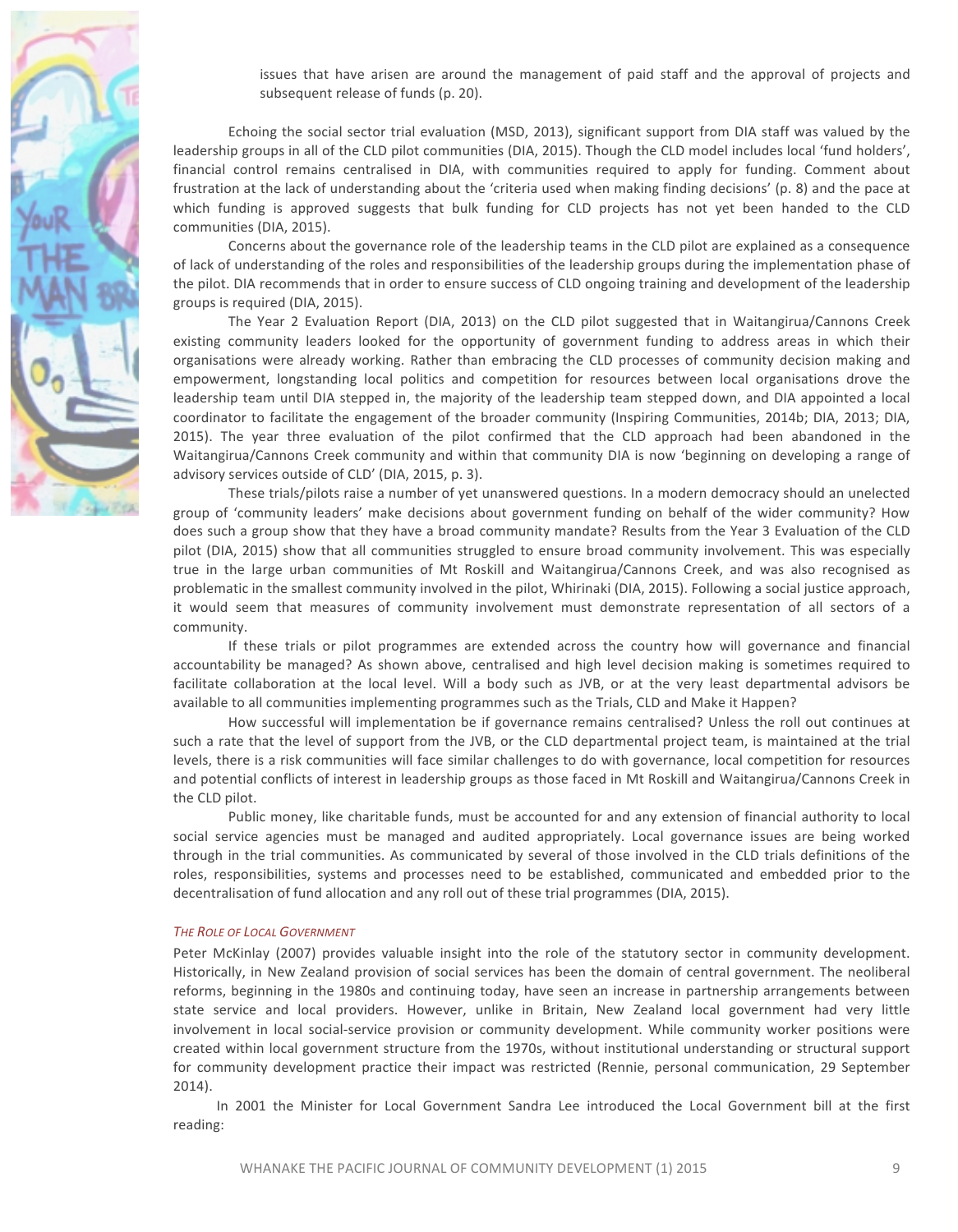

Mr speaker (sic) this bill, above all, is about 'empowerment'. Not as some might imagine, the empowerment of councils to exert greater influence and authority over their electors, but rather, empowering New Zealanders within their local communities to exercise greater control over their lives and over the environments in which they live (Lee 2001, cited in McKinlay, 2007, p. 494).

The Act passed in 2002 and required local governments to promote well-being, broken down into four well-beings: social, economic, environmental and cultural. The Act required processes "to identify community outcomes". [However] there is little guidance on the nature of the process except that there must be opportunity for public input' (p.494) and council should seek the input of groups and organisations in a position to identify and promote outcomes (p.494). Performance measures for councils were altered to include public accountability measures which promoted a culture of consultation (Chia et al., 2011).

In 2012, at the time of the amalgamation of Auckland's 'supercity', changes to the Local Government Amendement Act altered the 'purpose of local government' to 'meet the current and future needs of communities for good-quality local infrastructure, local public services, and performance of regulatory functions in a way that is most cost-effective for households and businesses' (Local Government Amendment Act, cited in McKinlay, 2013, p.17). McKinlay (2013) discusses the growing international empirical research which suggests that problems such as

> inadequate housing, educational underachievement, family dysfunction (including child abuse), [and] substance abuse as examples - cannot be solved by relying solely on the traditional top-down interventions and strategies of central governments. Instead, there is now a recognition that issues of this type need a partnership approach able to tap into local knowledge, networks and support  $$ resources local government is uniquely placed to provide (p. 12).

Numerous submissions to the select committee at the time of the changes to the Local Government Act opposed the removal of the four well-beings as the purpose of local government (see for example Chisholm, 2012). McKinlay (2013) acknowledges the widespread concern about these changes and highlights the importance of participatory democracy at a local level which requires local government to find new ways of involving local people in decision making. He suggests that 'this will be especially the case as councils inevitably become more involved in facilitating the effective design, targeting and delivery of significant social services' (p. 17).

McKinlay (2013) expresses caution in making an assumption that these legislative changes have removed local governments' requirement to consider community well-beings. That, he says, is a matter for the courts to test. He argues that despite the fact the changes were intended to narrow the scope of council activity, 'the term "local public services" with its implication that these are activities of benefit to the community which would not otherwise be provided, when carefully considered, suggests that community well-being remains part of the purpose of local government' (p. 18).

Loomis (2012) suggests that changes to the Act are 'likely to leave a large vacuum in citizen participation in planning and decision making' with the removal of structured consultation and monitoring requirements. Others have described the four well-beings as replaced by the four R's: Rubbish, rates, roads and rats (Social Development Partners, 2012). 

Both North East Valley and Mangakino have received support from their local Council with support for the leadership teams and the provision funding for some of the community projects (DIA, 2015).

It appears that the issue of the position of power is unresolved. On the one hand the success of community driven projects is founded on the empowerment of those communities to identify need, find solutions and make decisions about allocation of resources. On the other hand, some level of government oversight is necessary to ensure that the needs of the most vulnerable are met. While there is little doubt that those working on the front line in community development and social service provision intend to meet the needs of those in their communities, adequate oversight is required and the published evaluations of these programmes suggest that central governance is required to support collaboration at a local level. This however returns us to the dichotomy of how 'community-led' programmes must actually be centrally governed.

#### **COMMUNITY EMPOWERMENT**

CLD rhetoric suggests that the empowering of communities through the building of capacity will create an environment in which power can be locally based (Inspiring Communities, 2012; Turia, 2011a). Critics of the Big Society also acknowledge the value of a dialogue around encouraging an increase in community action, volunteerism, social entrepreneurism and social capital (Dillon and Fanning, 2013; Civil Exchange, 2013). As hallmarks of community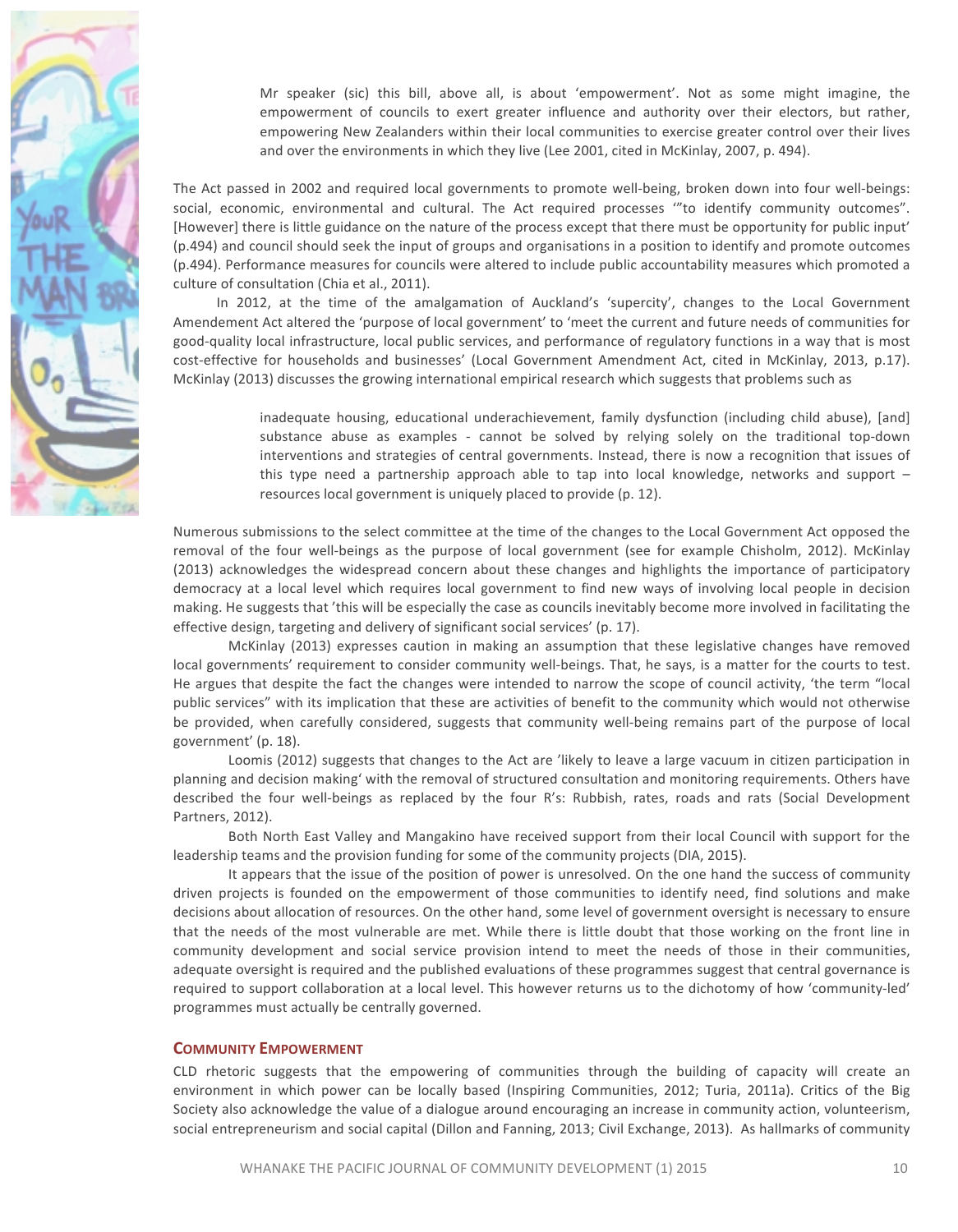

development practice (Ife, 2002; Chile, 2007a) the principles of capacity building, participation, community empowerment and self-determination draw on concepts made famous by theorists such as Paulo Freire (Ledwith, 2011) and Amayrta Sen (1999). There is little debate that empowerment of marginalised communities can lead to economic progress and equality (Dillon and Fanning, 2013).

However, the fact that the rhetoric is coupled with a dramatic cut in funding for the social sector results in a belief that those most marginalised will fall further behind (Ledwith, 2011). Community development practitioners promote participatory democracy, while acknowledging the importance of government provision of social services to those in need (Ledwith, 2001; L. Chile, personal communication, 23 October 2014).

'The "small state" is absolving its democratic responsibilities to the poorest in society by making austerity cuts in public services at the same time as making the poorest responsible for their own poverty' (Baird cited in Ledwith, 2011, p. 25).

No evidence was found in the review of government reports and cabinet papers published on departmental websites (DIA, 2012; DIA, 2013; MSD, 2013; MSD, 2014a; MSD, 2014c) that resources have been directed towards building capacity that would enhance broad local participation and contribution to community development activities. In the initial implementation phase of the CLD project a number of training programmes outlining the approach were run throughout the country however the focus was on developing the skills of MSD staff. Following their selection by MSD, the local leadership groups attended one off workshops outlining the CLD approach (DIA, 2012).

The Year Three Report of the CLD Project recognises the need for ongoing training and development for those driving the CLD in the communities, particularly in relation to roles and responsibilities, governance structures, decision making skills and understanding of the principles of CLD across the broader community. One on one interviews between DIA staff and the Mt Roskill leadership group were required to resolve internal communication and governance issues. This resulted in a far more focussed leadership team which recognised the need to continue development of community capacity and a focus on accessing members of the community with existing capabilities that would support the work involved in achieving the community goals as outlined in the long awaited community plan. 

In the briefing notes to their incoming minister for the Department of Community and the Voluntary Sector, DIA promote the importance of building local capacity. 'Many community organisations need assistance with such matters as governance, strategic planning, volunteer management and sourcing funds. Considerable support is available to build capability and capacity, but there is no overview of its range or effectiveness' (DIA, 2014, p. 7).

If the CLD programme is rolled out beyond the communities involved in the pilot significant investment needs to be made in building the capacity of community leaders, particularly focusing on skills and techniques to ensure broad community engagement. This may best be done by taking examples from the consultation programme run by MSD and local social service providers in Northland as part of the Make It Happen Te Hiku programme, and the CLD programmes promoted by Inspiring Communities, possibly utilising local council networks and resources.

The literature in support of participative models promoting collaboratively functioning, empowered, selfdetermined communities is extensive. These approaches consistently place importance on investment in the capacity, and capability, of community members. What is required varies enormously across communities depending on the existing skills and experience within communities. Without resources to empower communities, self-determination cannot occur. It is essential that significant resource be available to communities embarking on CLD to ensure that communities have the skills and the necessary volunteer hours to make the approach work.

Loomis (2012) questions both government's commitment to empowering communities, and whether the CLD pilot will in fact lead to any wider adoption. The new Minister for Voluntary and Community Sector, Jo Goodhew, was briefed on the evaluation of the pilot in mid-December 2014 (DIA, 2014). At that time the decision was made to continue funding through until June 2016 (DIA, 2015). However, there is an indication that some of the CLD funding earmarked for the 2014/15 financial year has in fact been redirected to the recent government recognition of the place of social enterprise in social policy development (DIA, 2014).

#### **PLACE-BASED FOCUS**

Classical sociological theorists Marx, Durkheim and Weber discussed the development (or breaking down) of community in relation to place at a time of mass urbanisation and industrialisation (Bruhn, 2011; Bradshaw, 2009). In particular, they considered the differences between rural and urban life against the economic and social structures of the time. Tönnies, a contemporary of Durkheim and Weber, considered the difference between rural Gemeinschaft (community) and urban Gesellschaft (society/association) (Ridings, 2006; Berger, 1998; Bruhn, 2011; Bradshaw, 2009) and from his thinking, community theory followed through to the late twentieth century (Bruhn, 2011; Bradshaw, 2009).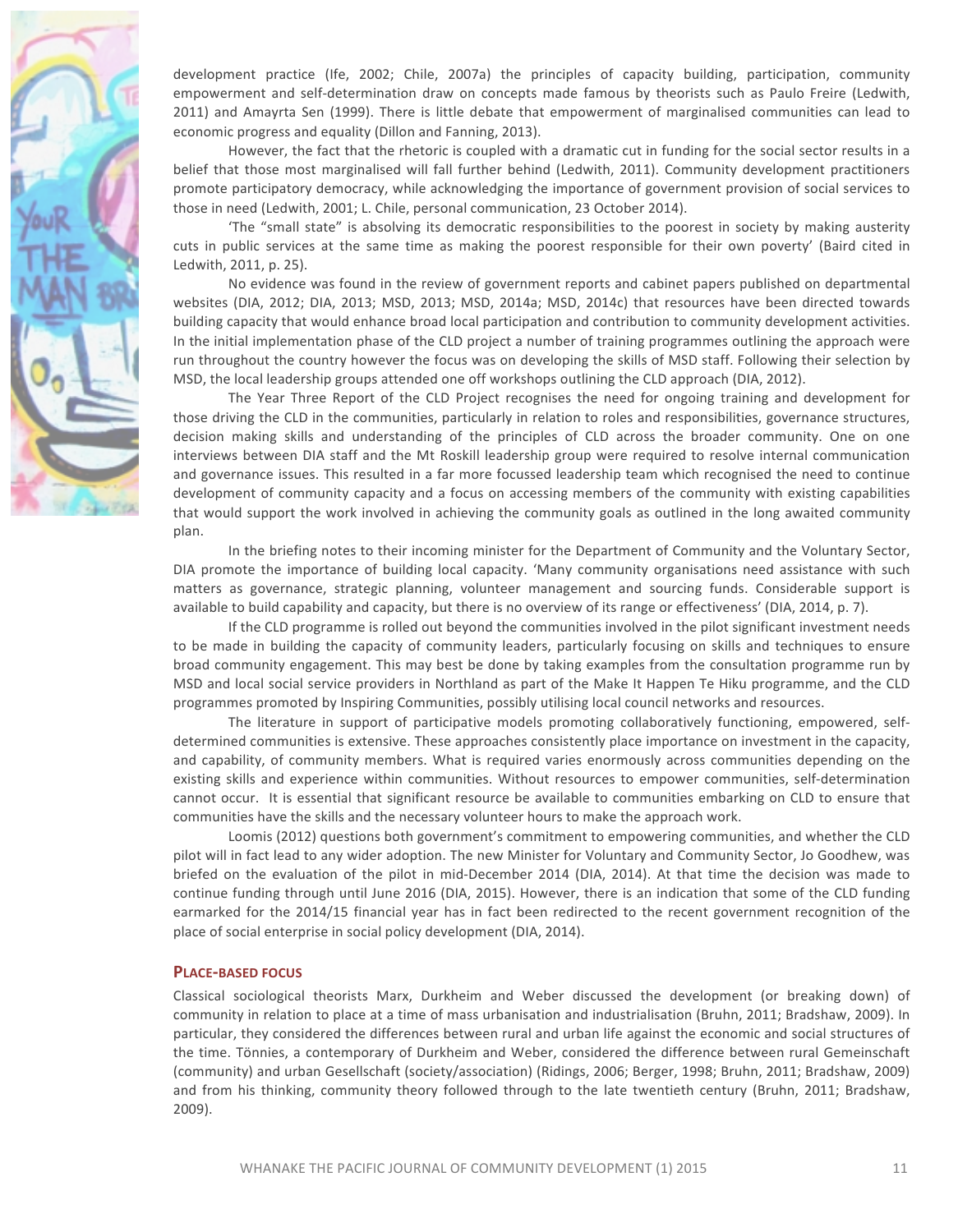

Berger (1998) describes the difference between Tönnies' two concepts: 'Community is tradition; society is change. Community is feeling; society is rationality. Community is female; society is male. Community is warm and wet and intimate; society is cold and dry and formal. Community is love; society is, well, business' (p. 324).

Sociologists have continued to develop theories around modern urban communities in response to the conception of Gesellschaft (Bradshaw, 2008). Bradshaw (2008) considers place-based theory of community in a modern frame whereby communities of place have been replaced by those 'tied together by solidarity' (p. 5), but not in relation to labour like his predecessors. In what he calls a 'post place community' members find the connections described in Gemeinschaft through global networks of like-mindedness and interest.

Definitions of community relevant today, particularly in relation to community development, pay homage to the place-based roots of the study while acknowledging the modern conception of solidarity and sense of belonging found in the shared beliefs of cultural, ideological and political affiliations (Chile, 2007; Ife, 2002). Consideration of community in this way allows for the possibility of belonging to multiple communities (Bruhn, 2011) and finds a place for the modern lexicon of community, for example communities of association such as deaf-, refugee-, LGBTcommunities and various online communities of interest.

One of the key principles of CLD is a focus on communities of place (Inspiring Communities, 2012; DIA, 2012). If national community development funding is largely directed to geographical communities, mechanisms must be in place to actively include and meet the needs of the outliers in communities of association. Government funding mechanisms for nationally led communities of association must remain in place to ensure minority communities are not forced to rely solely on charitable funding. This does not, however, mean that the participative and empowerment based approach of community development is not suited to such communities. However, when considering the development of communities of association it is especially important that government have oversight to ensure that New Zealand meets its obligations to the principles of human rights and social justice as outlined in the myriad of international conventions to which New Zealand has signed.

#### **CONCLUSION**

There is little doubt that communities are the best master of their own development. For this reason it is encouraging that government is promoting a policy of participative, collaboratively based community development. However, following a literature review this paper reports that very little peer reviewed research has been published on Community-led Development in New Zealand or internationally. Areas for further research and consideration in any roll out of the three trial programmes (CLD, Make it Happen Te Hiku and the Social Sector Trials) must address concerns around the position of power in such programmes, existing community relationships, governance and financial accountability. With a policy focus on communities of place, those communities based around interest, association and need must not be left behind. While promoting community decision making and action, government must provide the necessary resources (time and money) to ensure that whole communities are empowered to achieve self-determination and the best futures for themselves.

FLEUR TOOGOOD is a Teaching Assistant and Masters student in the School of Social Sciences and Public Policy at Auckland University of Technology, Auckland, New Zealand

#### **REFERENCES**

Bradshaw, T. (2009) Setting the record straight: What is community? And what does it mean today? In SAGE key concepts series: Key concepts in community studies, accessed at: http://search.credoreference.com.ezproxy.aut.ac.nz

Berger, B. (1998) Disenchanting the concept of community. *Society*, 35(2), 324-327. DOI 10.1007/BF02838157

Bruhn, J. (2011) The Sociology of Community Connections (2<sup>nd</sup> ed.) Springer, ebook. DOI 10.1007/978-94-007-1633-9-2

Chia, Y. T., Lord, B., Craig, R., and Ball, A. (2011) Exploring a local council's change to an outcome measurement regime. Journal of Accounting & Organizational Change, **7**(4), 391 - 407. doi:10.1108/18325911111182321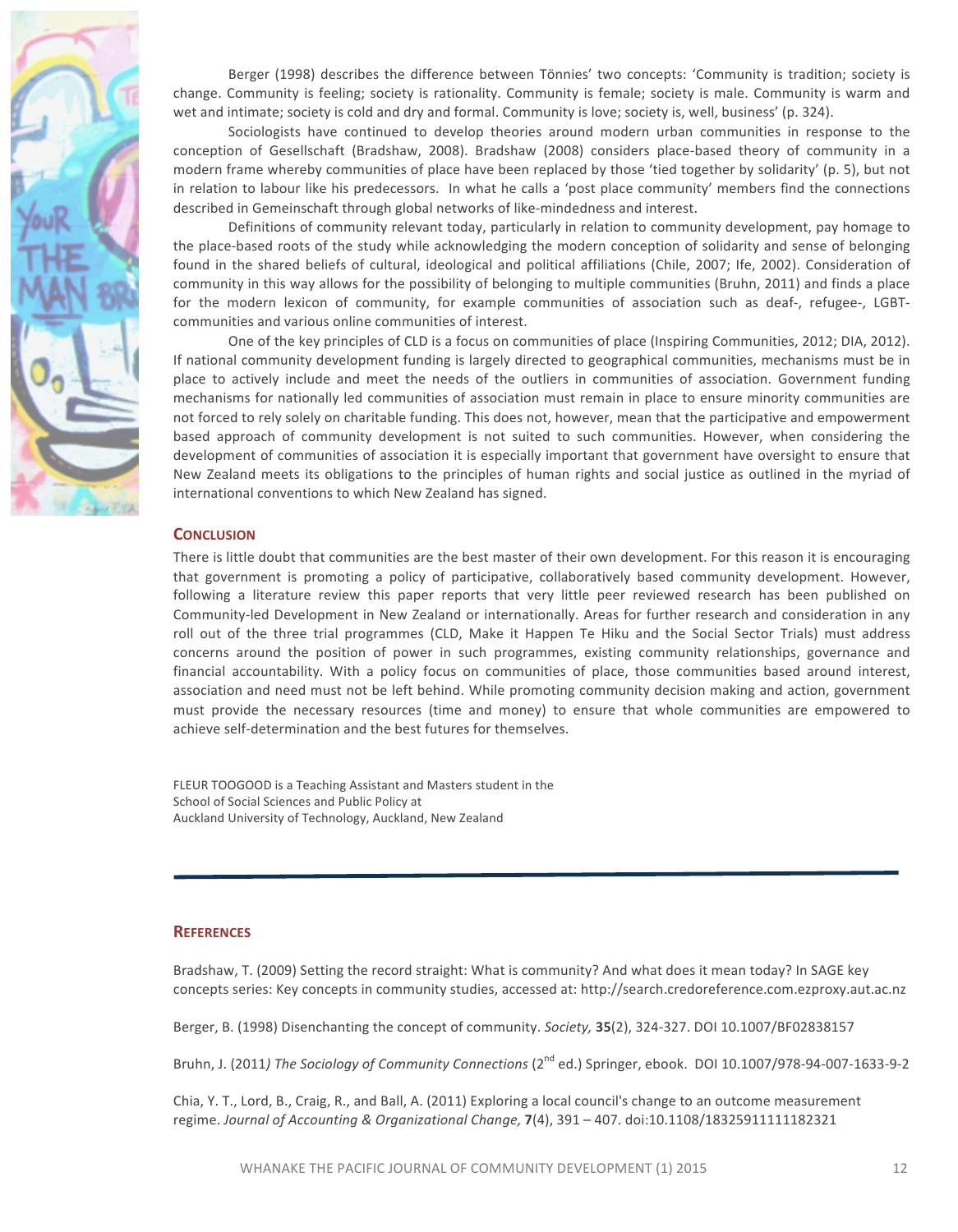

Chile, L., ed. (2007) *Community Development Practice in New Zealand: Exploring Good Practice*. Auckland: AUT University.

Civil Exchange (2013) The Big Society Audit 2013, Executive Summary, acessed at: http://www.civilexchange.org.uk/wp-content/uploads/2013/12/THE-BIG-SOCIETY-AUDIT-2013-Executive-Summarywebversion.pdf

Department for Communities and Local Government (DCLG), UK (2014). Policy: Giving people more control over what happens in their neighbourhood, acessed at: https://www.gov.uk/government/policies/giving-people-more-powerover-what-happens-in-their-neighbourhood

DIA (2011a) Kia Tutahi – Standing together: The relationship accord between the communities of Aotearoa New Zealand and the Government of New Zealand, acessed at: http://www.dia.govt.nz/KiaTutahi

DIA (2011b) First principles review of Crown funded schemes: review and proposed approach, acessed at: http://www.dia.govt.nz/pubforms.nsf/URL/First\_principles\_review\_and\_case\_for\_CDL\_funding model.pdf/\$file/First\_principles\_review\_and\_case\_for\_CDL\_funding\_model.pdf

DIA (2012) Implementation of Community-led Development: Evaluation Report, acessed at: http://www.dia.govt.nz/Resource-material-Our-Policy-Advice-Areas-Community-led-Development

DIA (2013) Community-led Development: Year Two Evaluation Report, accessed at: http://www.dia.govt.nz/Resourcematerial-Our-Policy-Advice-Areas-Community-led-Development

DIA (2014) Briefing to the Incoming Minister Community and Voluntary Sector, acessed at: http://www.dia.govt.nz/diawebsite.nsf/wpg\_URL/Resource-material-Briefings-to-Incoming-Ministers-Index

DIA (2015) Community-led Development: Year 3 Evaluation Report, acessed at: http://www.dia.govt.nz/diawebsite.nsf/wpg\_URL/Resource-material-Our-Policy-Advice-Areas-Community-led-Development

Dillon, D. and Fanning, B. (2011) Lessons for the Big Society: Planning, Regeneration & the Politics of Community [EBL Version], acessed at: http://www.aut.eblib.com.au

Dillon, D. and Fanning, B. (2013) The Tottenham riots: the Big Society and the recurring neglect of community participation. *Community Development Journal*, **48**(4), 571–586. doi:10.1093/cdj/bss056

Fiscal Policy Studies Institute (2015) *What is results based accountability*, Fiscal Policy Studies Institute, accessed at: http://resultsaccountability.com (7 April 2015).

Giddens, A. (1998) The Third Way: The renewal of Social Democracy. Cambridge, UK: Polity Press.

Hughes, P. and Smart, J. (2012) You say you want a revolution: The next stage of public sector reform in New Zealand. *Policy Quarterly,*  $8(1)$ ,  $3 - 8$ .

Inspiring Communities (2010) What we are learning: about community-led development in New Zealand, accessed at: ://inspiringcommunities.org.nz/learning-tools/what-we-are-learning-2010

Inspiring Communities (2012) CLD Think Piece 2012, accessed at: http://inspiringcommunities.org.nz/tools-resourcespublications/cld-think-piece-2012

Inspiring Communities (2014a) Newsletters, accessed at: http://inspiringcommunities.org.nz/newsletters

Inspiring Communities (2014b) Learning by Doing, accessed at: http://inspiringcommunities.org.nz/tools-resourcesinspiring-communities-publications/learning-doing